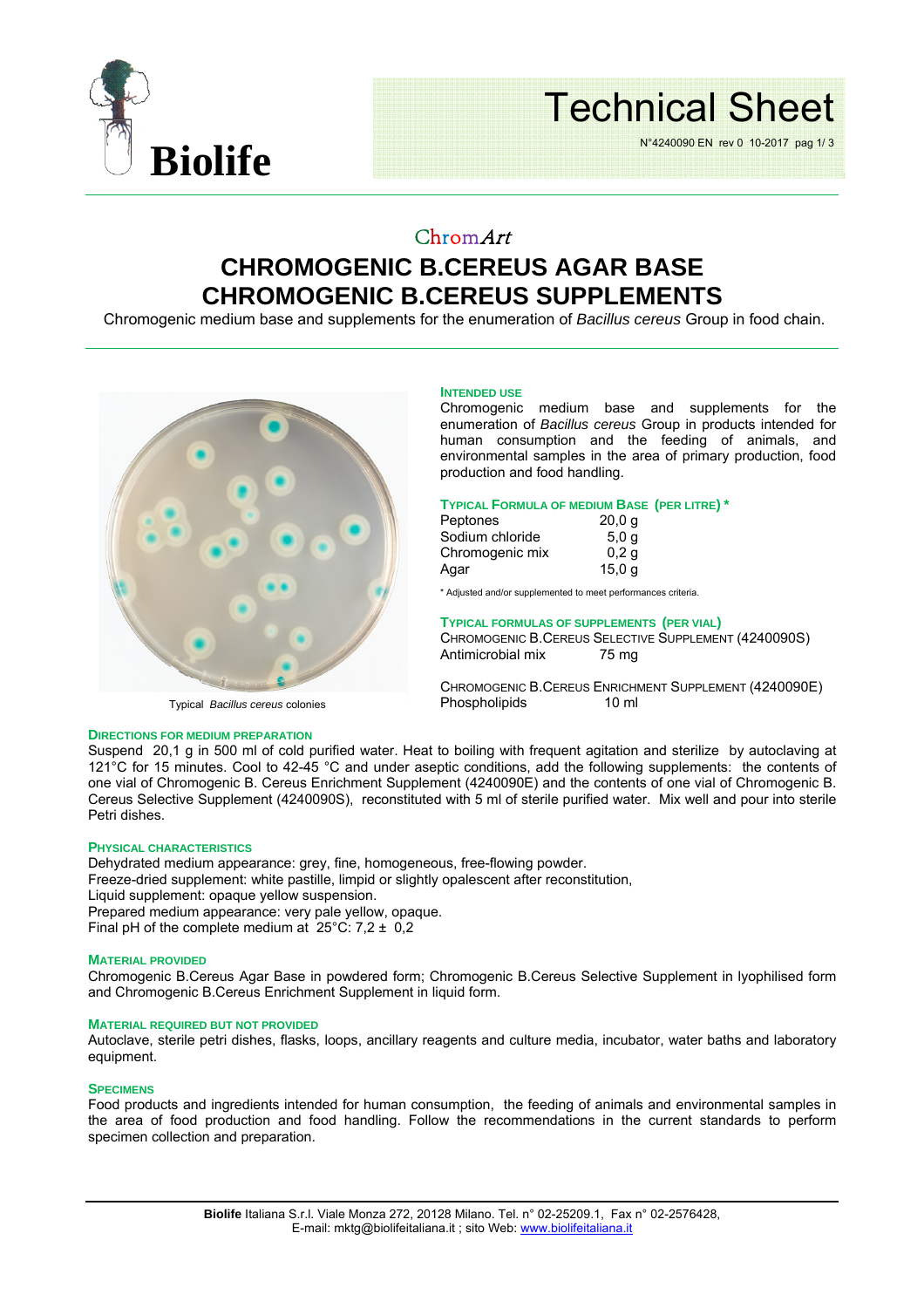

### Technical Sheet

N°4240090 EN rev 0 10-2017 pag 2/ 3

#### **PRINCIPLE OF THE METHOD AND EXPLANATION**

*Bacillus cereus* is a group of ubiquitous facultative anaerobic sporeforming Gram-positive rods commonly found in soil*. Bacillus cereus* Group includes *B.cereus*, *B. thuringiensis*, *B. weihenstephanensis*, *B. mycoides*, *B. pseudo-mycoides* and *B. anthracis*. *Bacillus cereus* is responsible for food poisoning, provoked by two toxins, one being heat stable and emetic and the other being thermolable the cause of diarrhoea. The infection is caused by ingestion of foods such as meat, eggs, dairy products, rice and vegetables that are contaminated with *B. cereus,* and have been left at room temperature after cooking. The minimum infective dose is 100 cells/g of food. The diagnosis must be supported by the isolation of *B. cereus* from foodstuffs and faeces using quantitative cultures.

The current method recommended by ISO for the enumeration and identification of *B. cereus* includes growth on MYP medium. Problematic issues with MYP include a lack of characteristic colony morphology and masked by the presence of background flora, such as *Bacillus* species other than *B. cereus* and *S. aureus*.

The medium here described includes a specific chromogenic compound for the detection of β-glucosidase enzyme and a substrate for the detection of phospholipase. Colonies of *B. cereus* and *B. cereus* Group are blue-green with a typical zone of precipitation (with the exception of *B. anthracis).* The antimicrobial mix strongly reduce the background Gram negative and Gram positive flora and allow to isolate *B.cereus* Group often in pure culture.

#### **PROCEDURE FOR INOCULATION AND INCUBATION**

For the isolation and enumeration of *B. cereus* in foodstuffs the following method should be used:

- Prepare the test sample in accordance with the specific International Standard appropriate to the product concerned.
- Distribute 0.1mL of test sample if the product is liquid, or of the initial suspension if solid onto the surface of two agar plates (90mm). Repeat the procedure using further decimal dilutions.
- If low number of *B.cereus* is expected, distribute 1mL of test sample if the product is liquid or 1mL of the initial suspension if solid to each of two agar plates (140mm) or over the surface of three 90mm plates.
- Incubate at 30 $^{\circ}$ C ± 1  $^{\circ}$ C in aerobic conditions for 24 ± 2 hours. If colonies are not visible incubate the plates for further 24 hours before counting.

#### **RESULTS READING AND INTERPRETATION**

- Count the presumptive *B. cereus* Group colonies in the plates with less than 150 colonies, that have the following characteristics: large, blue-green and generally surrounded by a zone of precipitation (indicating the production of phospholipase).
- Select five presumptive colonies from each plate and streak the selected colonies onto the surface of sheep blood agar in a manner which allows good interpretation of the haemolysis reaction. Incubate at 30 °C for 24 h  $\pm$  2 h and interpret the haemolysis reaction.

#### **QUALITY CONTROL**

The user is responsible for performing the quality control according to national regulations. The following strains are given as an example for the user's quality control:

| <b>TEST STRAINS</b>         |            | <b>INCUBATION</b>       | <b>SPECIFICATIONS</b>          |
|-----------------------------|------------|-------------------------|--------------------------------|
| B. cereus                   | ATCC 11778 | $30 °C \times 24 h - A$ | Blue colonies with opaque halo |
| <b>B.</b> thuringiensis     | ATCC 10792 | $30 °C \times 24 h - A$ | Blue colonies with opaque halo |
| B. subtilis                 | ATCC 6633  | $30 °C \times 48 h - A$ | Inhibited                      |
| E. coli                     | ATC 25922  | $30 °C \times 48 h - A$ | Inhibited                      |
| L. monocytogenes ATCC 19433 |            | $30 °C \times 48 h - A$ | Inhibited                      |

ATCC is a registered trade mark of American Type Culture Collection A: aerobic incubation

#### **LIMITATIONS OF THE METHOD**

- Some strains of *B. cereus* produce only little or no phospholipase. Colonies of these strains will not be surrounded by a precipitation zone. *Bacillus thuringensis* often grows with blue-green colonies but without opaque halo.
- Thanks to the high specificity and selectivity of the medium here described, the confirmation tests on typical colonies could be omitted.
- Some bacteria can also grow as blue-green coloured colonies on the medium but without expression of the phospholipase activity. The absence of the opaque halo will make them easily distinguishable from the *Bacillus cereus*.

#### **WARNING AND PRECAUTIONS**

- Before the use of powdered medium base and supplements here described, consult the Material Safety Data Sheets
- Chromogenic B.Cereus Agar Base contains products from animal origin (peptones). Download from the web site www.biolifeitaliana.it the document for Risk Assessment of Products from Animal Origin.